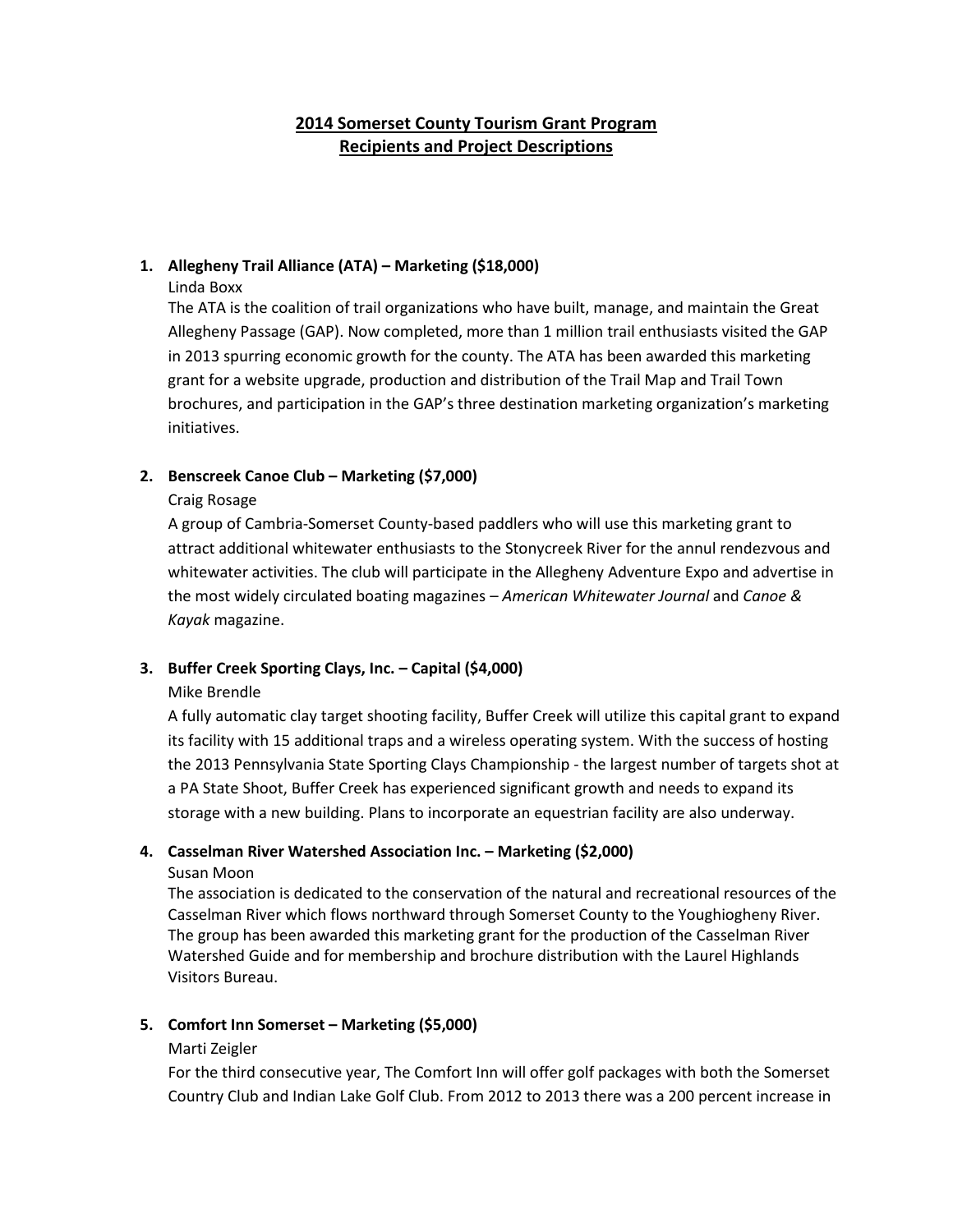golf packages booked which benefited both courses and increased occupancy for the hotel. The hotel will use this marketing grant to promote the golf packages through newspaper ads in the Youngstown, Ohio and Harrisburg markets and through a direct mail campaign.

# **6. Confluence Cyclery – Marketing (\$1,500)**

### Brad Smith

A full-service bike shop located along the Great Allegheny Passage, Confluence Cyclery has been awarded this marketing grant to expand their advertising efforts on the GAPtrail.org website and in the Trailbook. Both the GAPtrail website and Trailbook are national outlets that help attract hundreds of thousands of cyclists to Somerset County each year, which in turn increases overnight stays and stimulates the county's economy.

# **7. Confluence House B&B and Catering Services, LLC Marketing (\$2,000)**

# Sandra Younkin

A full-service bed and breakfast which also offers its guests boxed lunches and dinner packages, 65 percent of the Confluence House's business is generated from Great Allegheny Passage trail users. The B&B will use their marketing grant toward advertising in the Trailbook, production of brochures, and website advertising targeted to reach non-cycling visitors.

# **8. Confluence Tourism Association – Visitors Center (\$5,000)**

### Ray Silbaugh

Dedicated to growing tourism for Confluence and southern Somerset County, the Confluence Tourism Association was awarded this grant to support the association's Town Crier Program. The program is a Mobile Visitors Center with staff that greets trail users and educates them about Confluence's amenities.

# **9. Confluence Tourism Association - Marketing (\$2,500)**

# Ray Silbaugh

The association will use this marketing grant toward promoting the Mount Davis Challenge Bicycle Race which will take place August 3, 2014. Sanctioned by USA Cycling, the 40-mile race from Confluence to Mount Davis – PA's highest point and back attracts 78 percent of its riders from more than a 50 mile radius. The race will be promoted through ads on websites for bicycle racers and through the Laurel Highlands Visitors Bureau Consumer Travel Show Opportunities.

# **10. Coon Hollow Cabin – Marketing (\$560)**

# Debbie Ogline

A new vacation home rental located in Markleton within two miles of the Great Allegheny Passage, this marketing grant will be utilized for the production of brochures and signage.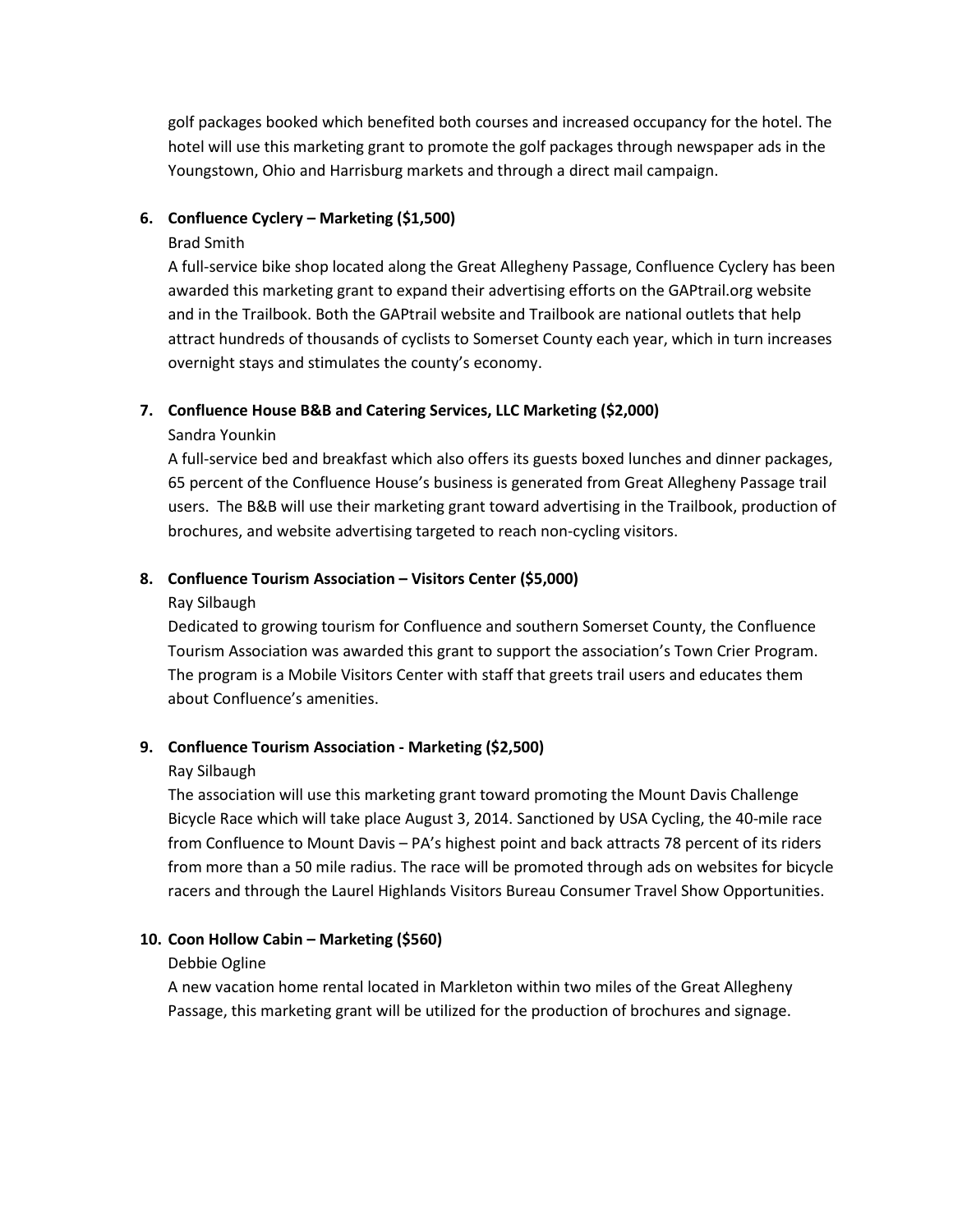# **11. EagleNest Vacation Rental – Marketing (\$500)**

# Lisa Hall

Located four blocks from the Great Allegheny Passage in Confluence, this marketing grant will be used to promote the vacation rental through a membership with the Laurel Highlands Visitors Bureau on advertising on the Vacation Rental by Owner (VRBO) website.

# **12. Faranda Farm – Marketing (\$4,000)**

# Mary and Phil Faranda

A 50-acre farm nestled in northern Somerset County that specializes in agritourism events; Faranda Farm has been awarded this marketing grant to promote the annual Garlic Festival which is held each August. The event will be promoted through a multi-media campaign including print, online, and Laurel Highlands Visitors Bureau marketing initiatives.

# **13. Flight 93 Memorial Chapel – Marketing (\$3,000)**

# Dr. Ramzi Musallam

A refurbished church dedicated to honoring the heroes of Flight 93 who perished on September 11, 2001, the chapel's Meditation Room displays the portraits and biographies of the Flight 93 passengers and crew. The chapel has been awarded this marketing grant for signage.

# **14. Friends of Flight 93 National Memorial – Marketing (\$15,000)**

# Donna Glessner

The Friends of Flight 93 is the official, non-profit supporting organization for the National Park Service at the Flight 93 National Memorial. The Friends provide volunteers and resources to help care for this historic place. This marketing grant will be used to increase awareness about the Flight 93 National Memorial to Washington, D.C., eastern Pennsylvania, Greater Pittsburgh, and eastern Ohio residents via a multi-media marketing campaign.

# **15. Georgian Inn of Somerset – Marketing (\$9,000)**

# Charles Charrie

An historic landmark that provides fine dining and lodging just off the Pennsylvania Turnpike, the Georgian Inn will utilize this marketing grant to attract additional guests via billboards, brochures, and television and print advertisements.

# **16. Gingerbread House Bed and Breakfast – Marketing (\$1,500)**

# Marianne Shurtz

A restored Victorian bed and breakfast located at the Rockwood Trailhead of the Great Allegheny Passage, the Gingerbread House has been awarded this marketing grant for online advertising, Trailbook, Signage, and Laurel Highlands Visitors Bureau marketing initiatives.

# **17. Haunted Hayloft – Marketing (\$6,000)**

Betty Lou Svonavec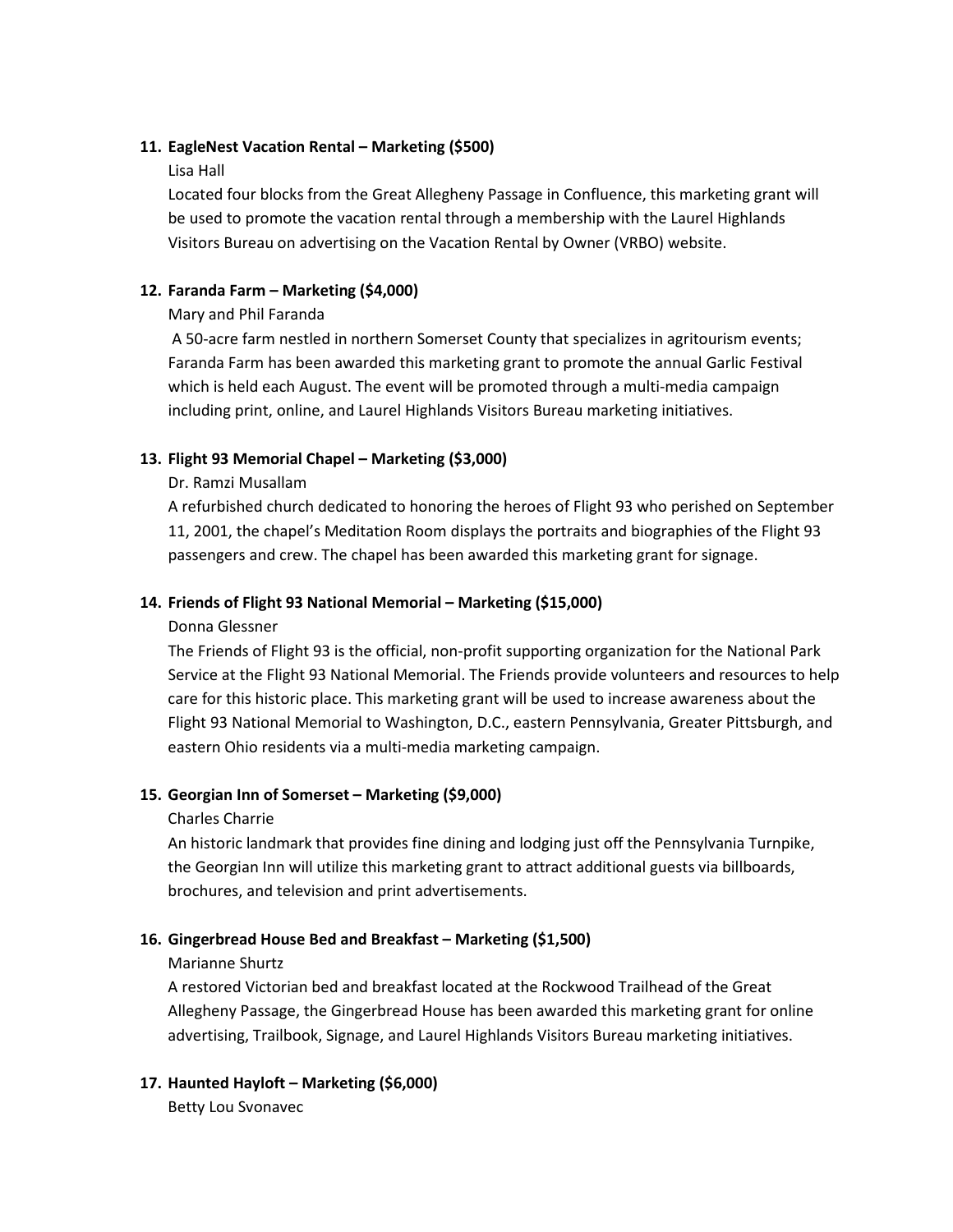A beautiful special event facility that is housed in a 128-year-old barn on a 151-acre farm, the Hayloft is transformed each autumn into a haunted attraction that attracted more than 18,500 visitors in 2013. According to the Global Marketing Intelligence Trends Report, the "Haunt" industry has experienced a 54.7 percent growth since 2005. The Hayloft will use this marketing grant to continue their billboard advertising campaign.

# **18. Highland Farms Guest House – Marketing (\$2,000)**

### Karl and Ramona Sherbine

A four season guest house tucked in the middle of a 300-acre working crop and horse farm, the Highland Farms Guest House will use this marketing grant to expand their advertising with brochure rack cards and through participation in Laurel Highlands Visitors Bureau marketing programs.

# **19. Horizon View Farms – Marketing (\$2,000)**

### Barbara Ann McMonigal

One of the county's most scenic working farms, Horizon View offers bed and breakfast-style lodging, special dining events, along with trail and wagon rides. This marketing grant will help the Farms to increase their business as a retreat center and wedding venue by producing and distributing brochures.

### **20. Hostel on Main – Marketing (\$9,000)**

#### Judy Pletcher

The 2013 Laurel Highlands Tourism Entrepreneur of the Year, Judy has been awarded a marketing grant to promote the Hostel on Main through Laurel Highlands Visitors Bureau Marketing initiatives and the Trailbook. The hostel offers a comfortable and affordable lodging option for bikers, hikers, skiers, and visitors.

# **21. Husky Haven Campground – Capital (\$650)**

#### Jean Atchison

Located along the Great Allegheny Passage in Rockwood, Husky Haven Campground is a popular lodging option for Great Allegheny Passage trail users and vendors and guests who attend the Mother Earth News Festival sat Seven Springs Mountain Resort. Husky Haven is receiving a marketing grant for an ad in the Trailbook.

# **22. Huston's Haunted Hollow – Marketing (\$3,600)**

#### Doug Huston

For the past 17 years, Huston's Haunted Hollow has entertained more than 110,000 guests with a unique variety of "frightful fun" activities from the Haunted Boarding House, Toxic Swamp Haunted Hayride, Dead End Cornfield and more. The Huston's have been awarded this marketing grant to expand their billboard campaign.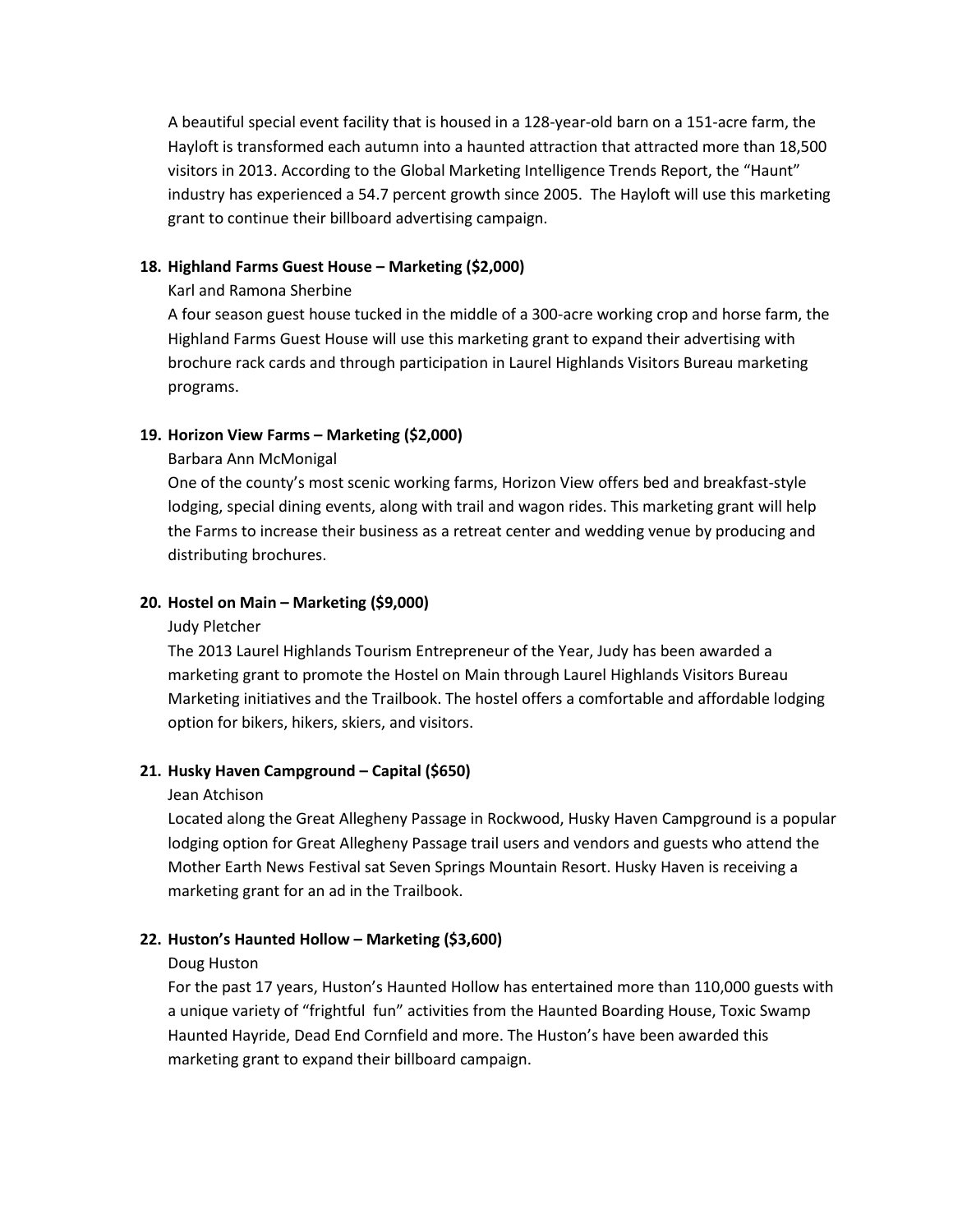# **23. Jäger and Friends Dog Park – Wings of Change – Marketing (\$700)**

# Jim Atchinson

Somerset County's first off-leash dog park located on a beautiful 5.5-acre lot behind Georgian Place, Jäger and Friends Dog Park will use this marketing grant to increase awareness of the new park to visitors who travel with their four-legged companions through signage and brochure rack cards.

# **24. Laurel Arts – Marketing –(\$2,500)**

# Michael Oliver

The arts and cultural hub for Somerset County, Laurel Arts is housed in a renovated 1830s farmhouse donated by the Dorothy Dressler family. One of Laurel Art's signature events is the annual three day art and musical festival, Somerfest. This marketing grant will be used to promote the festival and other events through brochures, Facebook ads, and Google ads.

# **25. Laurel Highlands Heritage Festivals Co-op – Marketing (\$5,000)**

# Dave Hurst

This co-op brings together four heritage-themed festivals including Somerset County's Farmers & Threshermens Jubilee and Mountain Craft Days. The festivals collaborate and combine their resources to increase visitation at their respective events. The group has been awarded this marketing grant for ads on laurelhighlands.org, television ads and billboards.

# **26. Laurel Highlands Snowmobile Club, Inc. – Marketing (\$2,000)**

# Shelly Buckles

The Laurel Highlands Snowmobile Club coordinates snowmobile races each winter which attracts hundreds of snowmobilers to the region. There are more than 38,500 registered snowmobiles in Pennsylvania alone. The club will use this marketing grant to promote races and the region's trail system in the *Keystone Snowmobiler* – a monthly publication published by the Pennsylvania Snowmobile Association.

# **27. Meyersdale Area Historical Society – Visitors Center (\$14,568)**

# Matt Caton

The Meyersdale Area Historical Society operates a Visitors Center in the renovated Western Maryland Train Station. The center is a popular stop for Great Allegheny Passage trail users and history buffs. The Historical Society has been awarded this grant for staffing at the visitors center.

# **28. Meyersdale Area Historical Society – Marketing (\$3,500)**

# Matt Caton

The Historical Society has been awarded a marketing grant for website development including a mobile-friendly website. The website will provide the center's hours of operation along with information on the local history and railroad-themed exhibitions.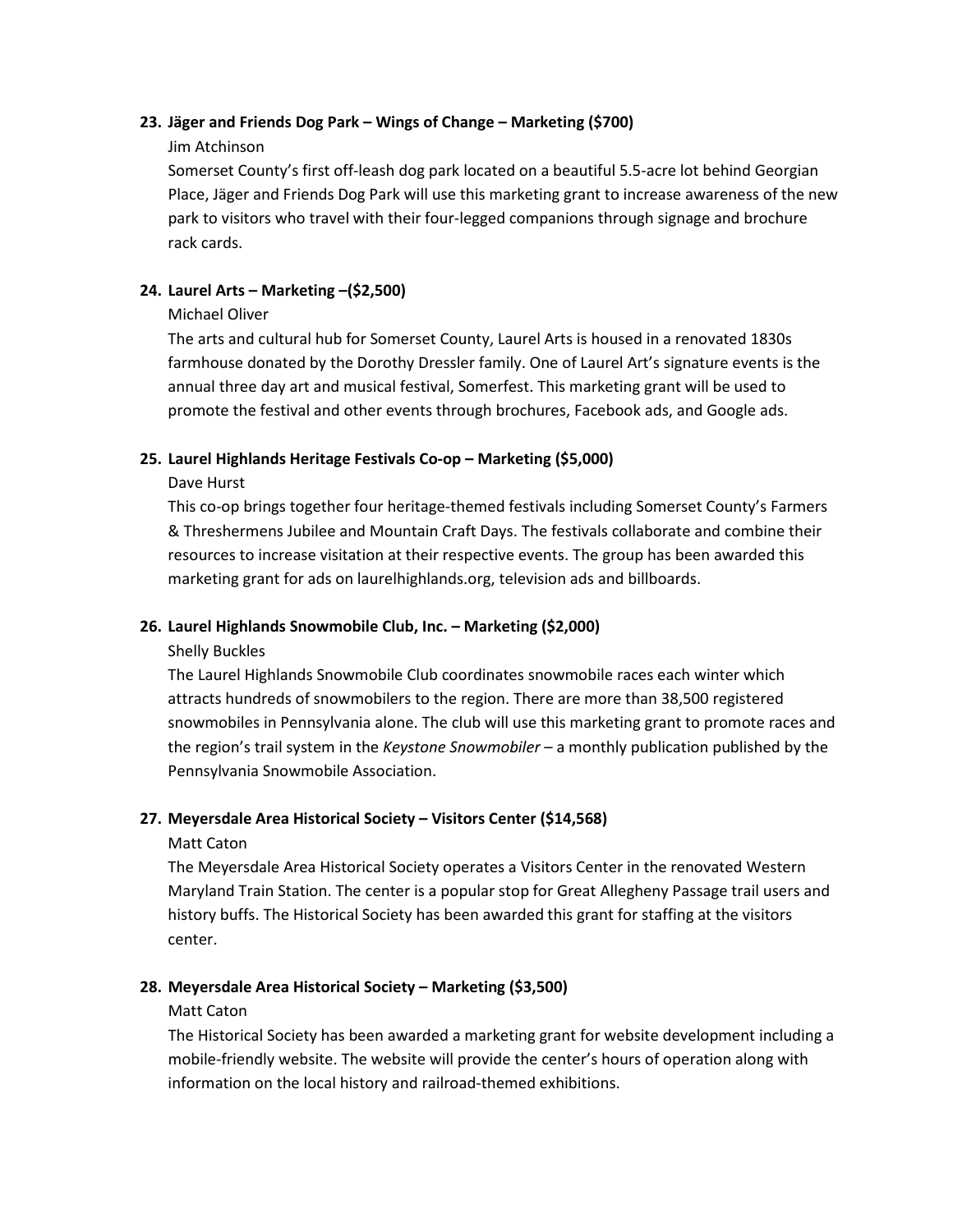### **29. Meyersdale Area Merchants Association – Capital (\$4,000)**

### Sharon Ackerman

The merchants association has been awarded this capital grant to place two kiosks in strategic locations that will direct trail users and visitors to service-oriented business located throughout Meyersdale.

# **30. Morguen Toole Company – Marketing (\$5,000)**

### Jeremy and Andrea Hoover

One of the county's most unique restaurants, Morguen Toole Company provides great food and entertainment in a fun atmosphere for both visitors and residents alike. The restaurant has been awarded this marketing grant to enhance their online presence.

# **31. Mountain Playhouse – Marketing (\$12,000)**

### Laura Argenbright

Celebrating its  $75<sup>th</sup>$  anniversary in 2014, Mountain Playhouse is a cultural icon that has the distinction of being Pennsylvania's oldest professional stock theater. Mountain Playhouse has been awarded a marketing grant to promote the benchmark season through Laurel Highlands Visitors Bureau marketing initiatives including the group program, website advertising, and brochure distribution.

### **32. National Road Chainsaw Carving Festival – Marketing (\$1,500)**

#### Tom Briar

Coordinated by the Confluence Lions Club, The National Road Chainsaw Carving Festival features talented chainsaw carvers who turn massive pieces of wood into works of art which are available to the public for sale. The Lions Club will use this marketing grant to increase awareness of this special event through newspaper ads.

# **33. Oakhurst Tea Room, Inc. – Marketing – (\$2,500)**

#### Jim DePhillips

A classic Somerset County dining destination known for its Pennsylvania Dutch-style Smorgasbord, Oakurst Tea Room will utilize this marketing grant replace current billboards with fresh new banners with updated information.

# **34. Pennsylvania Cross Country Skiers Association – Capital (\$1,839)**

# Michael Blessington

Dedicated to promotion the Laurel Highlands cross country ski trails, the association has been awarded a capital grant for the installation of a new web cam that will be placed at Laurel Ridge State Park. Web cams are an important tool that will entice cross-country skiers with the Laurel Highlands snowy conditions particularly if there is no snow in the skiers' backyards.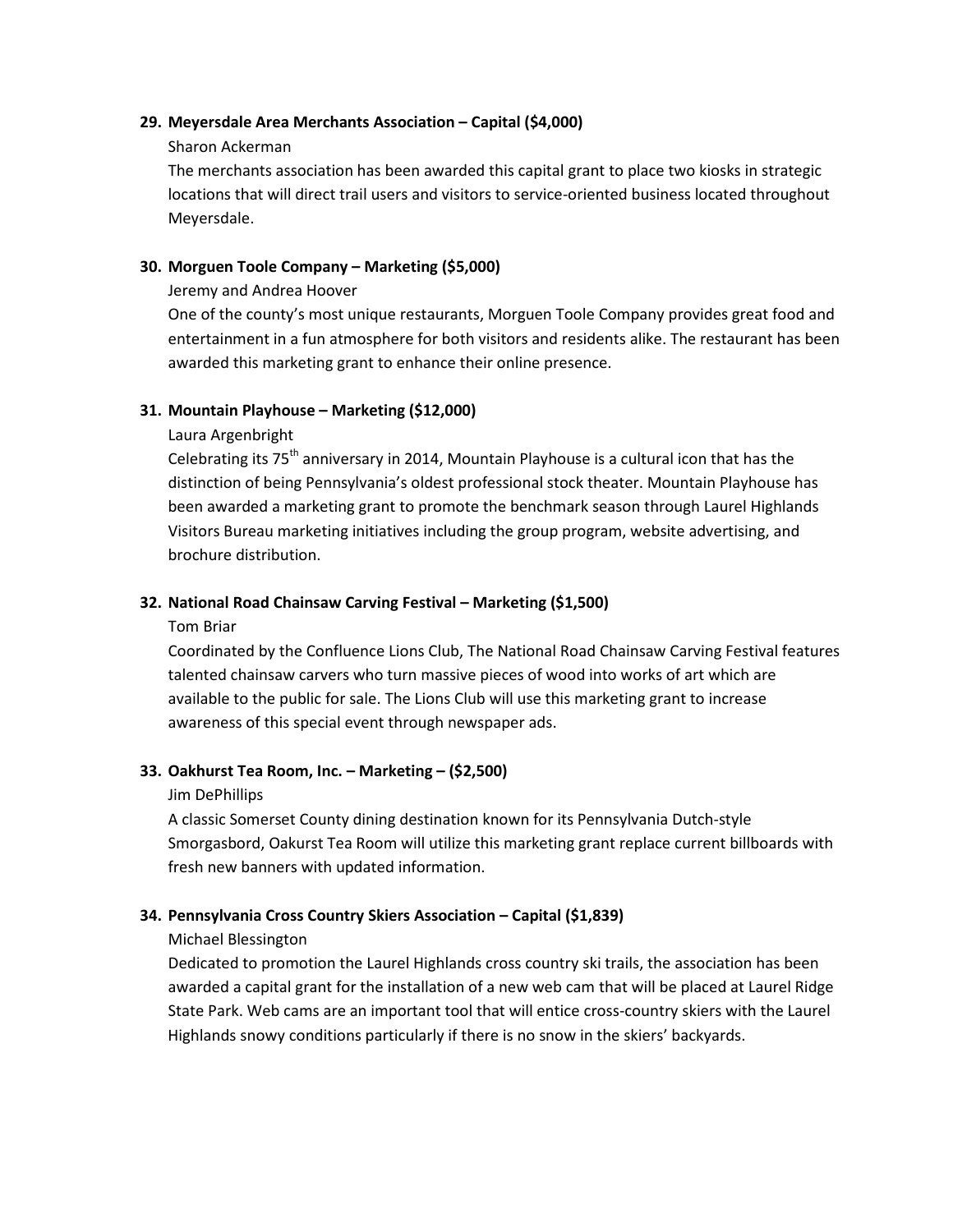### **35. Pioneer Park Campground – Capital (\$1,000)**

#### Bill Sujansky

Family owned and operated since 1971, Pioneer Park Campground offers its guests many amenities in a scenic rustic setting. This capital grant will assist the campground to expand their amenities with the addition of a new pet park.

# **36. Posey Corners Campground – Marketing (\$2,000)**

### Brian Sanner

Located in Rockwood, Posy Corners offers primitive-style campground with 52-lot sites. The campground attracts campers from across Pennsylvania, Maryland, West Virginia, and Ohio. Posey Corners will use this marketing grant to entice new customers with the development of a website.

# **37. Ripples On The Water – Capital (\$2,000)**

Loretta Ripple

A Berlin-based fly fishing company that specializes in guided fly fishing trips throughout the region, including the county's thirty-two trout streams, Ripples on Water will use this capital grant to expand their business with new fishing equipment.

# **38. Ripples On The Water – Marketing (\$2,000)**

#### Loretta Ripple

The fly fishing company has been awarded this marketing grant to increase their marketing efforts including website development, web advertising with the Laurel Highlands Visitors Bureau, and brochures.

# **39. Rockwood Area Merchants Association – Visitors Center (\$10,400)**

#### Julie Cramer

Dedicated to the economic revitalization of the Rockwood area, the Merchants Association has been awarded these funds to staff a visitors center along the Great Allegheny Passage in Rockwood.

# **40. Rockwood Area Merchants Association - Capital (\$750)**

Julie Cramer

The association will use this capital grant for the installation of the American flag at the Rockwood Trailhead Information Booth.

# **41. Rockwood Area Merchants Association - Marketing (\$3,000)**

#### Julie Cramer

The association is also receiving a marketing grant for the production of brochures and website advertising on laurelhighlands.org.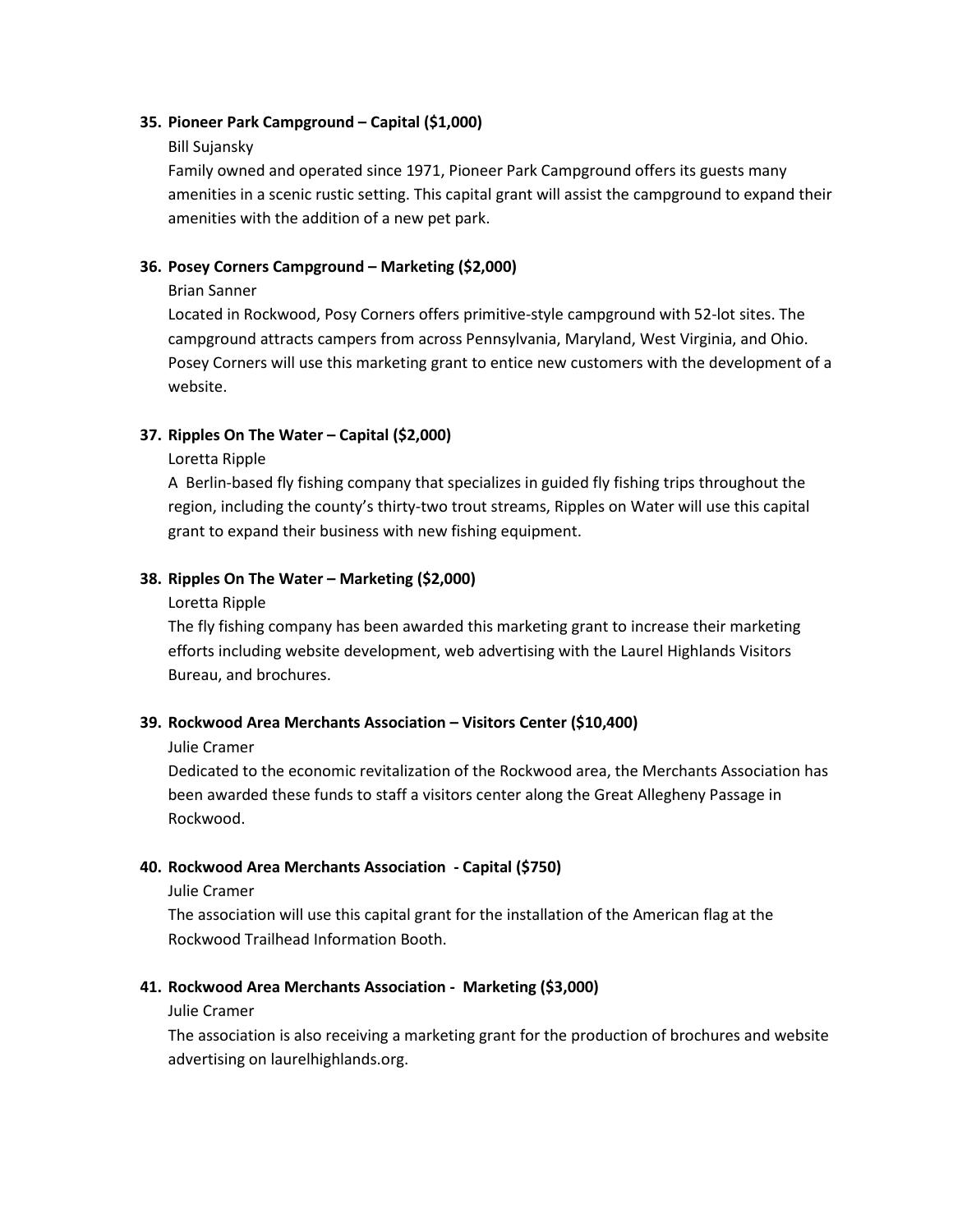### **42. Seven Springs Mountain Resort – Marketing (\$35,000)**

#### Alex Moser

Pennsylvania's largest ski resort also has the distinction of being the Number One Terrain Parks and Pipe on the East Coast. Seven Springs continues to grow the county's economy with its commitment to the winter sports industry. The resort will use this grant to target families in the Washington, D.C. area with a television-based event similar to Winterfest with WTAE.

# **43. Sisters Café – Marketing (\$1,500)**

# Lisa Hall

A popular eatery situate in a 1920s building with the original tin ceiling in Confluence for both trail users and residents, the café is receiving this marketing grant for an ad in the Trailbook, signage, and membership with the Laurel Highlands Visitors Bureau.

# **44. Sister's Café – Capital (\$825)**

### Lisa Hall

The Sister's Café is also receiving a capital grant to enhance their amenities for Great Allegheny Passage trial users with the addition of bicycle racks and a water faucet.

# 45. **Somerset County Chamber of Commerce – Marketing (\$14,000)**

### Ron Aldom

Representing more than 760 business and organizations and dedicated to growing the tourism sector of the county's economy, the chamber is receiving this marketing grant to sustain and expand its multi-faceted marketing efforts.

# **46. Somerset County Farmers Market – Marketing (\$2,500)**

# Larry Cogan

Local Farmers Markets increase in popularity each year with visitors drawn to these agritourism events to purchase locally grown edibles, learn about the area's culture and contribute toward the preservation of farmland. The market has been awarded this marketing grant for website maintenance, brochure distribution and facebook ads.

# **47. Somerset County Maple Producers Association – Marketing (\$1,000)**

# Michael Lynch

The association will launch its first Maple Weekend with a Maple Taste and Tour this spring. Launching a new experience that is thought to only be offered in Vermont, the new special event will invite the public to tour Sugar Houses throughout the county. The association will utilize this grant to promote their 2015 Maple Weekend with brochures and website advertising with the Laurel Highlands Visitors Bureau.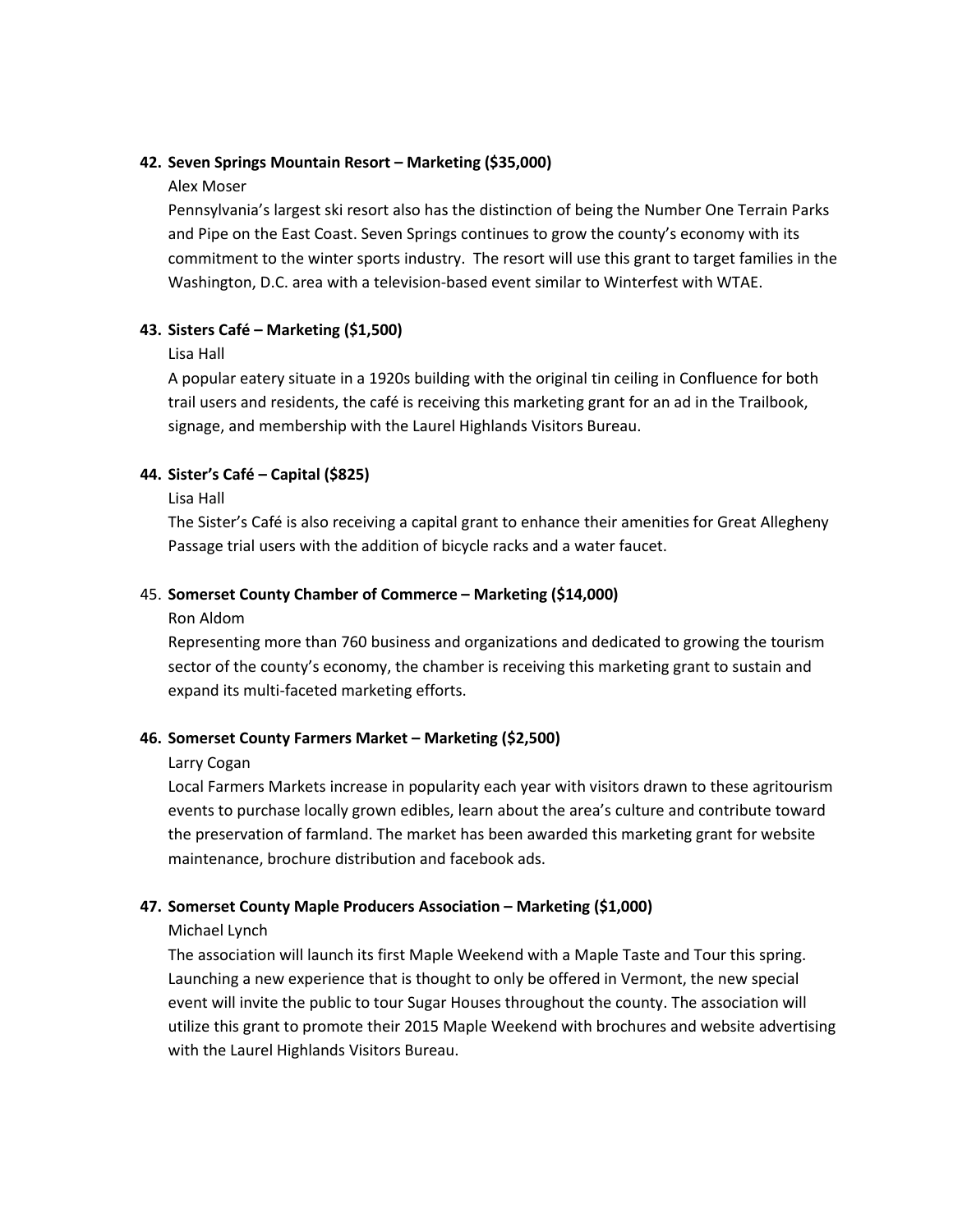#### **48. Somerset County Rails to Trails Association – Capital (\$10,000)**

### Hank Parke

The association has been awarded this capital grant to improve visitors amenities at the Garrett Trailhead along the Great Allegheny Passage. Grant funds will be used for a pavilion, picnic table, and installation of a water fountain.

# **49. Somerset County Sportsmen League – Capital (\$1,500)**

# Donald Anderson

With more than 7000 members strong, the Somerset County Sportsmen League sponsors outdoor recreation activities throughout the county while improving fish and wildlife habitat, and land conservation. The league will use this capital grant purchase aquaculture equipment.

# **50. Somerset Historical Center – Marketing (\$10,000)**

# Mark Ware

As Western Pennsylvania's Rural Heritage Museum, the Somerset Historical Center preserves and interprets the history of rural southwestern Pennsylvania from prehistoric times to the present through a mixture of exhibits, workshops and educational programs. The center has been awarded this marketing grant for a multimedia marketing plan.

# **51. Somerset Interchange Lodging Association – Marketing – (\$28,000)**

# Contact?

The association is a group of lodging establishments located at the Pennsylvania Turnpike Interchange who are working together to encourage travelers to exit the turnpike and stay at their properties. They have been awarded this marketing grant for their ongoing billboard project.

# **52. Somerset, Inc. – Marketing (\$7,500)**

# Stephanie Williams

This year marks the 20<sup>th</sup> anniversary that Somerset, Inc. has served as Somerset's Main Street Program. During this time, the organization has coordinated events, most notable the Fire & Ice Festival that attract business to uptown Somerset. Somerset, Inc. will use this marketing grant to promote their special events through multi-media outlets.

# **53. Springs Historical Society – Marketing (\$2,500)**

# Harriet Berg

Dedicated to the history and culture of southern Somerset County the Historical Society which sponsors the Annual Springs Folk Festival and Farmers Market will use this marketing grant for print advertisements to attract visitors to their events and museum.